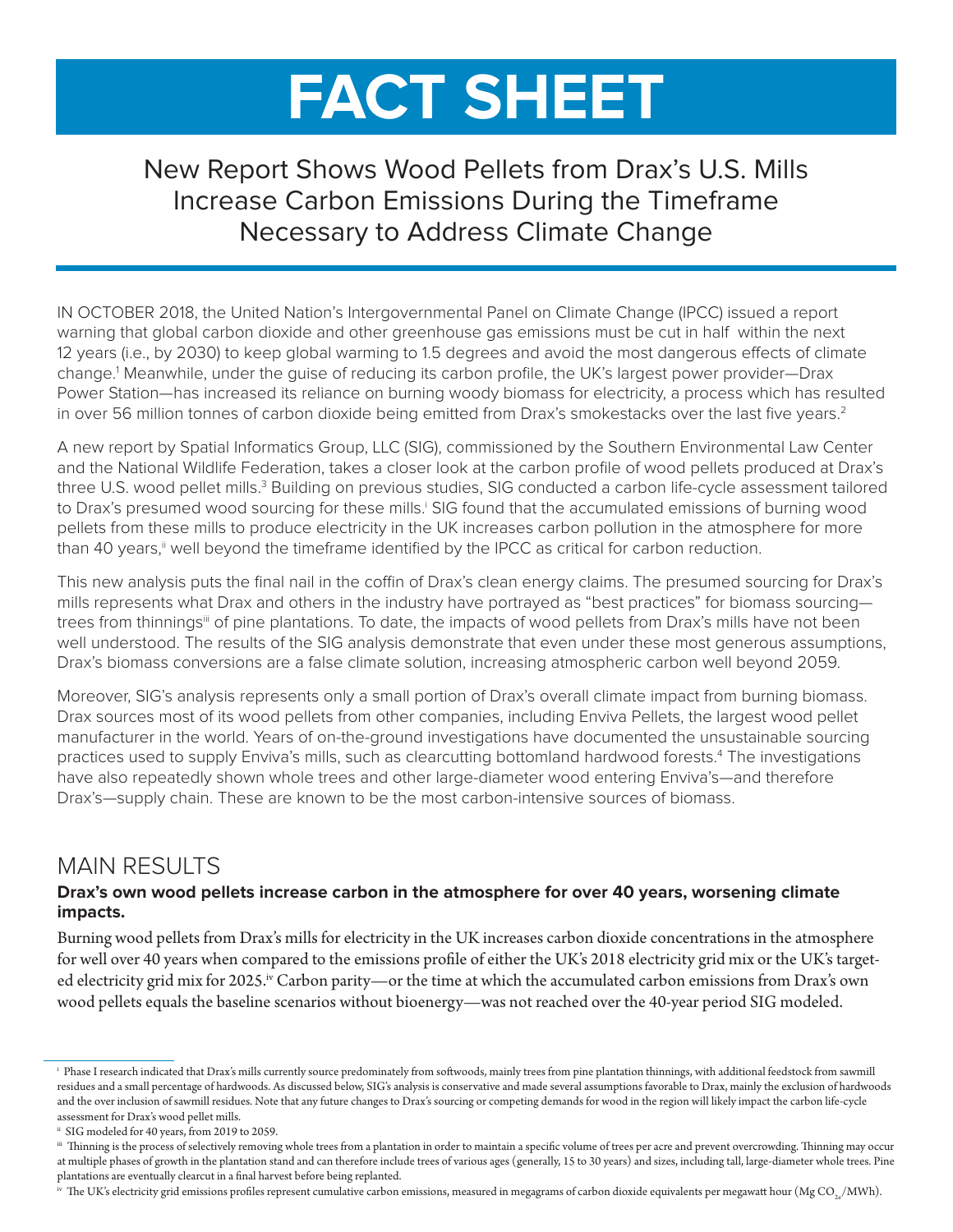## **Even under a generous assumption of 50% sawmill residues, Drax's own wood pellets do not reach carbon parity within 40 years.**

Although Drax's mills currently consume less than 20% sawmill residues," (i.e., over 80% trees), SIG modeled the Drax LaSalle mill at 50% sawmill residues to reflect the expected future feedstock mix from operation of a co-located sawmill. Even under this extremely generous feedstock mix assumption, pellets from the LaSalle mill still did not reach carbon parity within 40 years.

## **The climate impact of Drax's own wood pellets is far worse than genuine renewables like solar and wind.**

To understand the carbon life-cycle emissions impacts of burning wood pellets, such emissions must be compared against genuine zero-emission, no-burn renewable energy sources, such as wind and solar, rather than fossil fuels. The life-cycle emissions profile for wind and solar in the UK's grid mix are 0.011 Mg CO<sub>2</sub>/MWh and 0.048 Mg CO<sub>2</sub>/MWh, respectively. In comparison, SIG's analysis found that the lowest emissions intensity for biomass electricity generated using wood pellets from Drax's pellet mills was roughly 0.468 Mg  $CO<sub>2a</sub>/MWh$ —ten times that of solar—and even that was not until the end of the 40-year time period (2059). The UK's renewable energy subsidies, however, treat biomass as a non-emitting energy source on par with wind and solar.

## **Drax's own wood pellets are worse for the climate whether or not its sourcing practices are considered "sustainable."**

Drax often conflates the term "sustainable" with the climate impacts of burning wood pellets. Accordingly, Drax touts its sourcing practices as coming from "sustainable managed working forests"—i.e., pine plantations where growth exceeds harvests. As demonstrated by SIG's report, regardless of whether growth exceeds harvests, wood pellets from Drax's own mills are still bad for the climate for well over 40 years.

## BACKGROUND

Over the past eight years, the southeastern U.S. has become ground zero for a rapidly expanding wood pellet industry. Wood pellets, which are manufactured by drying and compressing wood into small pellets, are being exported to Europe at an alarming rate where they are being burned for electricity. Based on the false assumption that burning wood for electricity is carbon neutral, many European governments, led by the UK, are incentivizing such practices by providing large subsidies for new or converted biomass facilities.

One of the main beneficiaries of these subsidies is Drax Power, a large biomass and coal-fired power station in the UK, which received £789.2 million in subsidies in 2018 alone.<sup>5</sup> That same year, Drax imported over 4.4 million tonnes of wood pellets from the southeastern U.S. $^6$  This equates to over 32,500 hectares (325 km $^2)$  of U.S. forests that were harvested in 2018 alone to supply wood pellets for Drax.7

## DRAX BIOMASS

To distance itself from the destructive sourcing practices and resulting carbon impact of Enviva's wood pellets, Drax appears to downplay the carbon impact from burning Enviva's wood pellets and instead attempts to shift the focus to Drax's own wood pellet mills. Drax Biomass, a subsidiary of Drax Power, owns and operates three wood pellet mills in the southeastern U.S. Two of the mills (Drax Morehouse and Drax LaSalle) are located in Louisiana, while a third (Drax Amite) is located in Mississippi. Combined, these mills have a production capacity of 1.5 million metric tonnes per year of wood pellets.<sup>8</sup>

Drax continues to receive a large portion of its U.S. wood pellet supply from Enviva,<sup>9</sup> with the carbon emissions of burning such pellets analyzed at 3.4 times higher than continue used of coal over 100 years.10 However, to date the impacts of wood pellets from Drax's mills have not been well understood. To evaluate the sourcing practices and resulting carbon impact of Drax's wood pellets, SIG approached its study in two phases.

#### **Phase I: Forest Management Baseline Development**

During Phase I, SIG, in collaboration with the Pinchot Institute for Conservation, interviewed experts in biomass harvesting in the region in order to better understand the area's forestry practices. The ultimate goal was to develop a

v For purposes of its analysis, SIG considered "sawmill residues" to only include byproducts of the sawmill process that are of such low quality that they cannot be used for other wood products.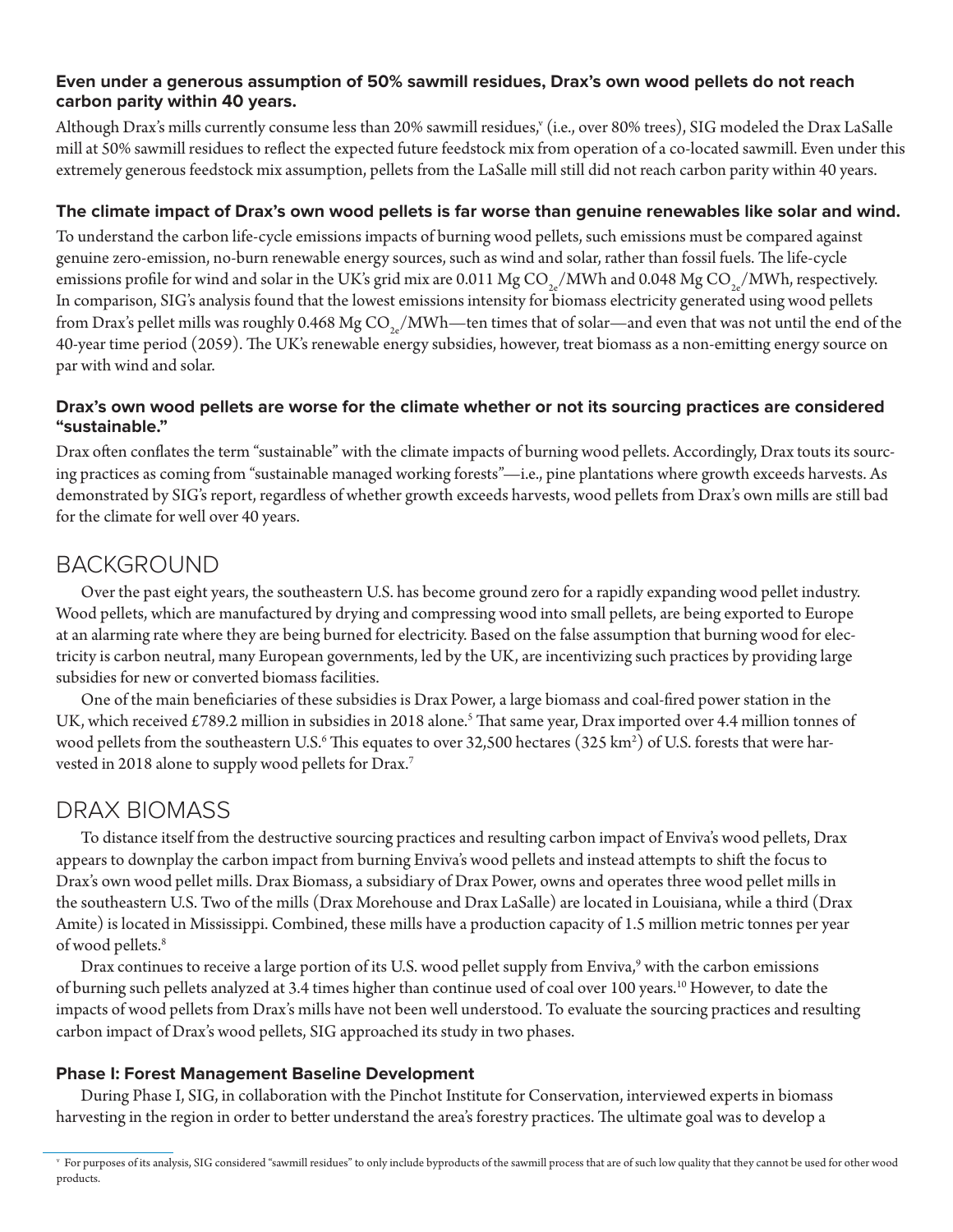forest management scenario that accurately depicts what would have happened in the relevant woodsheds in the absence of Drax's pellet mills.<sup>11</sup> Based on Phase I research, SIG reached the following conclusions:

- Drax's three pellets mills use mostly softwood, with the primary feedstock coming from pre-commercial thinnings from non-industrial pine plantations.
- In the absence of Drax's wood demand, non-industrial pine plantations would likely go unthinned until the final harvest.
- The supply of wood from thinning non-industrial pine plantations in the area is sufficient to meet Drax's current demand and therefore will likely not result in large-scale land use change from non-forest to forest.

Based on this information, SIG concluded that the appropriate baseline scenario to represent "no biomass"—i.e., what would have happened without Drax's pellet mills—is a situation where thinning is foregone at non-industrial pine plantations until final clearcut harvest at the end of a 25-year rotation.

An independent, on-the-ground investigation of Drax's pellet mill in Amite, Mississippi ("Drax Amite"), not associated with SIG's analysis, helps explain what it means for Drax to source from thinning of non-industrial pine plantations. As documented during that investigation, Drax's "thinnings" include large, whole trees up to 35 and 45 feet tall and 14 inches in diameter.

> **Pine plantation in Liberty, Mississippi. Taken in October 2018, this photo shows thinning along the bottom/left part of the harvest site and a final clearcut harvest of the middle/right part of the site. In August, whole trees from this site were tracked back to Drax Amite.**



**Taken in August 2018, this photo shows large-diameter, whole trees entering the Drax Amite facility. Logging trucks were tracked from two harvest sites to Drax Amite.**

#### **Phase II: Carbon Life-Cycle Assessment**

Phase II included a carbon life-cycle assessment (carbon LCA) for all three of Drax's U.S. pellet mills. Based on the results from Phase I, SIG's modeling focused on trees from non-industrial pine plantations as the primary feedstock, with a percentage of the feedstock also being derived from sawmill residues. Drax Amite and Drax Morehouse were both modeled at 80% non-industrial pine plantation feedstock and 20% sawmill residues, whereas Drax LaSalle was modeled at 50% of each. Information obtained during Phase I indicated that Drax LaSalle plans to obtain a large portion of its feedstock from a co-located sawmill that is currently under construction. The 50/50 split at Drax LaSalle was meant to model the impact of increasing sawmill feedstock on Drax's carbon profile.

The carbon LCA included modeling several factors: the emissions at the stack when the biomass is burned to produce electricity, which reflects the loss of carbon stocks on the land; the foregone carbon sequestration (due to increased harvest activities); the carbon stored in region-specific, long-lived wood products; emissions from pellet processing and transport; and avoided electricity generation emissions from the fossil fuels replaced by biomass.



**Photo of log stack taken in August 2018 at Amite BioEnergy pellet plant.**